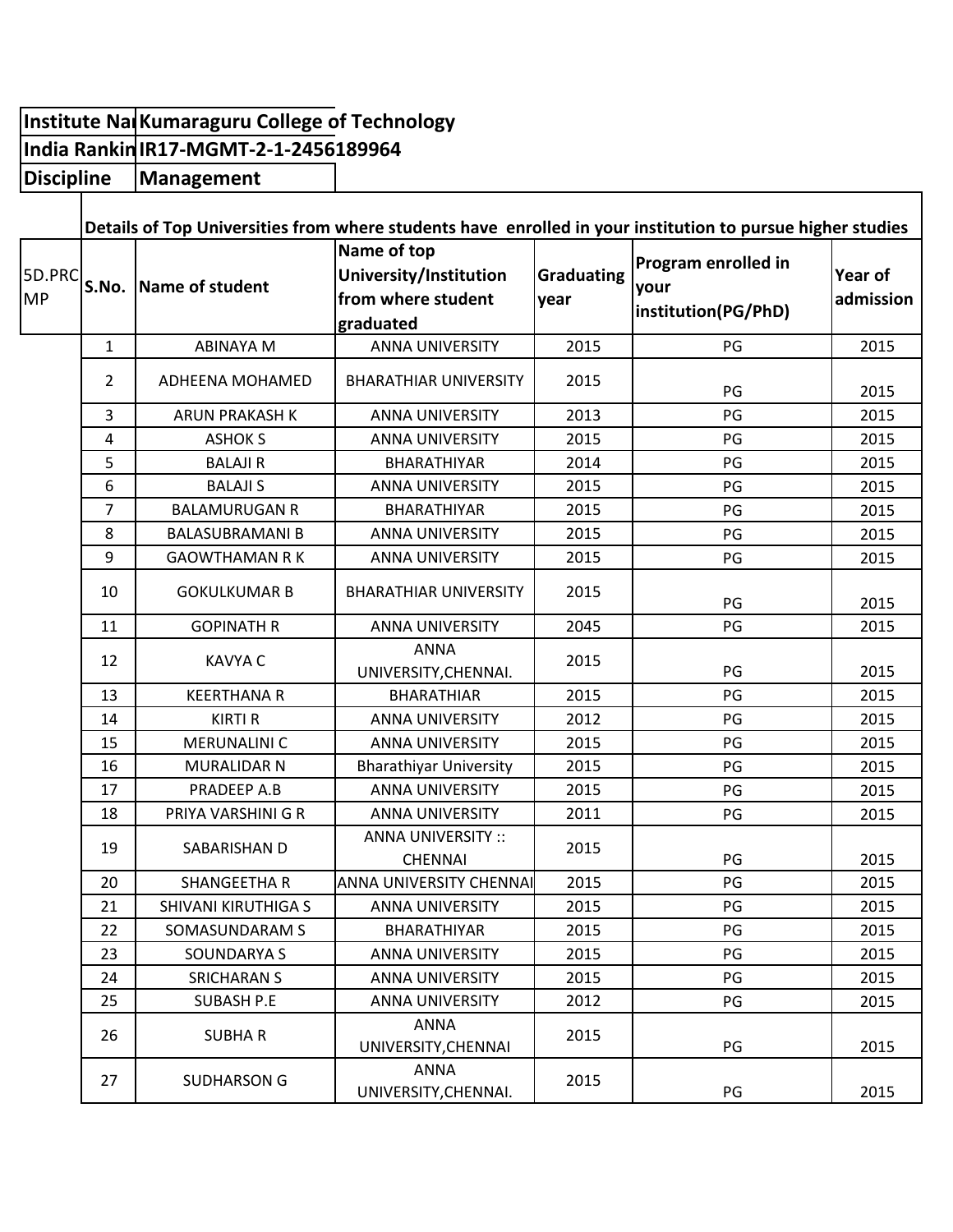| 28 | SWATHI J                   | <b>BHARATHIAR UNIVERSITY</b>                                  | 2015 | PG | 2015 |
|----|----------------------------|---------------------------------------------------------------|------|----|------|
| 29 | <b>ABINAYA N</b>           | <b>ANNA UNIVERSITY</b>                                        | 2015 | PG | 2015 |
| 30 | <b>ABINESH B</b>           | <b>BHARATHIYAR</b>                                            | 2015 | PG | 2015 |
| 31 | <b>AGALYA R</b>            | <b>ANNA</b><br>UNIVERSITY, CHENNAI                            | 2015 | PG | 2015 |
| 32 | <b>ANOOP P</b>             | <b>BHARATHIYAR</b>                                            | 2015 | PG | 2015 |
| 33 | <b>ASHISH RAJU R</b>       | <b>MADRAS UNIVERSITY</b>                                      | 2015 | PG | 2015 |
| 34 | AYISHA BANUZ               | Anna University                                               | 2015 | PG | 2015 |
| 35 | DEEPAK KUMAR AL            | anna university                                               | 2015 | PG | 2015 |
| 36 | <b>DEEPAK KUMAR S</b>      | barathiyar university                                         | 2015 | PG | 2015 |
| 37 | DHARSHAKS                  | <b>BHARATIYAR UNIVERSITY</b>                                  | 2015 | PG | 2015 |
| 38 | <b>GOWTHAM PRASATH R S</b> | <b>ANNA UNIVERSITY</b>                                        | 2014 | PG | 2015 |
| 39 | <b>GUGAN L</b>             | <b>ANNA</b><br>UNIVERSITY, CHENNAI                            | 2015 | PG | 2015 |
| 40 | HAREESH KUMAR M            | <b>ANNA UNIVERSITY</b>                                        | 2015 | PG | 2015 |
| 41 | <b>JEEVA A</b>             | <b>ANNA</b><br>UNIVERSITY, CHENNAI                            | 2013 | PG | 2015 |
| 42 | <b>KARTHIKEYAN C</b>       | <b>TAMIL NADU</b><br><b>AGRICULTURAL</b><br><b>UNIVERSITY</b> | 2015 | PG | 2015 |
| 43 | <b>KEERTHANA M</b>         | <b>ANNA UNIVERSITY</b><br><b>CHENNAI</b>                      | 2015 | PG | 2015 |
| 44 | <b>KURALARASI R</b>        | <b>ANNA UNIVERSITTY</b>                                       | 2015 | PG | 2015 |
| 45 | LOGESH HARISH KUMAR J      | anna university                                               | 2013 | PG | 2015 |
| 46 | MANIKANDAN A               | <b>ANNA UNIVERSITY</b>                                        | 2015 | PG | 2015 |
| 47 | <b>MATHUMITHA R</b>        | <b>ANNA UNIVERSITY</b>                                        | 2015 | PG | 2015 |
| 48 | <b>MIDHUN N</b>            | <b>BHARATHIAR UNIVERSITY</b>                                  | 2004 | PG | 2015 |
| 49 | MONICA A                   | <b>BHARATHIAR</b>                                             | 2015 | PG | 2015 |
| 50 | <b>MONISHA P</b>           | <b>ANNA UNIVERSITY</b>                                        | 2014 | PG | 2015 |
| 51 | <b>MOWNIKA S</b>           | <b>ANNA UNIVERSITY</b>                                        | 2015 | PG | 2015 |
| 52 | MUTHUSELVAM M              | Anna University                                               | 2015 | PG | 2015 |
| 53 | <b>NANDHINI L</b>          | <b>ANNA UNIVERSITY</b>                                        | 2015 | PG | 2015 |
| 54 | <b>RAMYA P</b>             | ANNA UNIVERSITY<br><b>CHENNAI</b>                             | 2015 | PG | 2015 |
| 55 | <b>DITTO KR</b>            | <b>ANNA UNIVERSITY</b>                                        | 2013 | PG | 2015 |
| 56 | <b>KARTHIKEYAN T</b>       | <b>BHARATHIAR</b>                                             | 2015 | PG | 2015 |
| 57 | <b>KEERTE M</b>            | <b>BHARATHIAR UNIVERSITY</b>                                  | 2015 | PG | 2015 |
| 58 | RAJKUMAR VK                | <b>BHARATHIYAR UNIVERSITY</b>                                 | 2012 | PG | 2015 |
| 59 | SANJEEV KUMAR A            | ANNA UNIVERSITY                                               | 2015 | PG | 2015 |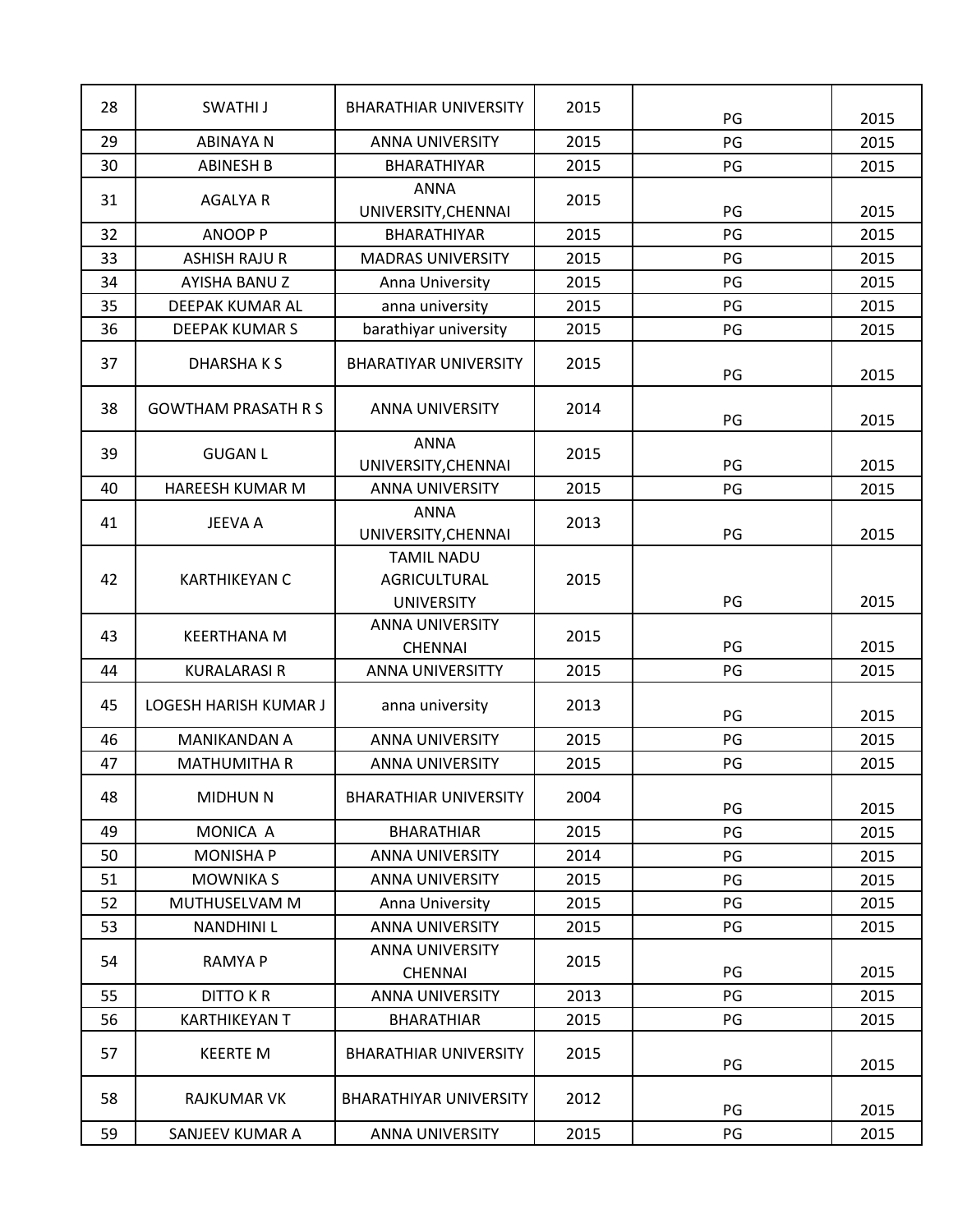| 60 | <b>SANKAVI A</b>         | <b>ANNA UNIVERSITY</b><br><b>CHENNAI</b> | 2015 | PG | 2015 |
|----|--------------------------|------------------------------------------|------|----|------|
| 61 | SARITHA DEVI JP          | <b>BHARATHIAR UNIVERSITY</b>             | 2014 |    |      |
|    |                          |                                          |      | PG | 2015 |
| 62 | SASI REKHA B             | <b>BHARATHIYAR UNIVERSITY</b>            | 2007 | PG | 2015 |
| 63 | SASMITHA K.S             | <b>Barathiyar University</b>             | 2015 | PG | 2015 |
| 64 | SHAHANA A                | <b>ANNA UNIVERSITY</b>                   | 2015 | PG | 2015 |
| 65 | <b>SHARAN K.K</b>        | <b>ANNA UNIVERSITY</b>                   | 2015 | PG | 2015 |
| 66 | SHUNMATHI M              | ANNA UNIVERSITY,<br><b>CHENNAI</b>       | 2015 | PG | 2015 |
| 67 | <b>SHYAAM K</b>          | <b>ANNA UNIVERSITY</b>                   | 2015 | PG | 2015 |
| 68 | SIVAKUMAR P              | <b>ANNA</b>                              | 2015 | PG | 2015 |
| 69 | SIVARANJANI M            | <b>ANNA UNIVERSITY</b>                   | 2014 | PG | 2015 |
| 70 | <b>SNEGHAV.R</b>         | <b>ANNA UNIVERSITY</b>                   | 2015 | PG | 2015 |
| 71 | SOWBARNIKA K             | <b>ANNA</b><br>UNIVERSITY, CHENNAI.      | 2015 | PG | 2015 |
| 72 | <b>SREE KUMAR M</b>      | <b>BHARATHIAR</b>                        | 2015 | PG | 2015 |
| 73 | <b>SRUTHIK</b>           | Anna University, Chennai                 | 2015 | PG | 2015 |
| 74 | <b>SUBHA SHREE S</b>     | <b>AMRITA UNIVERSITY</b>                 | 2015 | PG | 2015 |
| 75 | <b>SWEENAS</b>           | <b>BHARATHIYAR UNIVERSITY</b>            | 2014 | PG | 2015 |
| 76 | <b>TAMILSELVAN S</b>     | <b>BHARATHIAR UNIVERSITY</b>             | 2015 | PG | 2015 |
| 77 | <b>THARUN BALAJI S.K</b> | <b>BHARATHIAR UNIVERSITY</b>             | 2015 | PG | 2015 |
| 78 | <b>VIGNESH KUMAR R</b>   | <b>BHARATHIAR UNIVERSITY</b>             | 2014 | PG | 2015 |
| 79 | <b>VINOTHINI V</b>       | Anna University                          | 2015 | PG | 2015 |
| 80 | VISHNU SAKRAVARTHY N     | <b>ANNA UNIVERSITY</b>                   | 2013 | PG | 2015 |
| 81 | VISHNU VARSINI N         | <b>ANNA UNIVERSITY</b>                   | 2015 | PG | 2015 |
| 82 | <b>VISHNUDEVIT</b>       | <b>ANNA UNIVERSITY</b>                   | 2015 | PG | 2015 |
| 83 | YOGESH N                 | Anna University                          | 2013 | PG | 2015 |
| 84 | <b>ABHIRAMI P</b>        | <b>ANNA UNIVERSITY</b>                   | 2015 | PG | 2015 |
| 85 | ABIRAMI M (03.08.1994)   | <b>BHARATHIAR UNIVERSITY</b>             | 2015 | PG | 2015 |
| 86 | <b>AGNEL SUJIN A</b>     | <b>ANNA UNIVERSITY</b>                   | 2015 | PG | 2015 |
| 87 | <b>AJAY ASHOK</b>        | <b>ANNA UNIVERSITY</b>                   | 2014 | PG | 2015 |
| 88 | <b>AMARNATH S</b>        | <b>ANNA UNIVERSITY</b>                   | 2013 | PG | 2015 |
| 89 | ANU DAVID                | ANNA UNIVERSITY                          | 2012 | PG | 2015 |
| 90 | <b>ANUJA SHREE S</b>     | <b>ANNA UNIVERSITY</b>                   | 2014 | PG | 2015 |
| 91 | Aravind R                | bharathiyar                              | 2015 | PG | 2015 |
| 92 | ARAVIND M S              | <b>ANNA</b><br>UNIVERSITY, CHENNAI       | 2015 | PG | 2015 |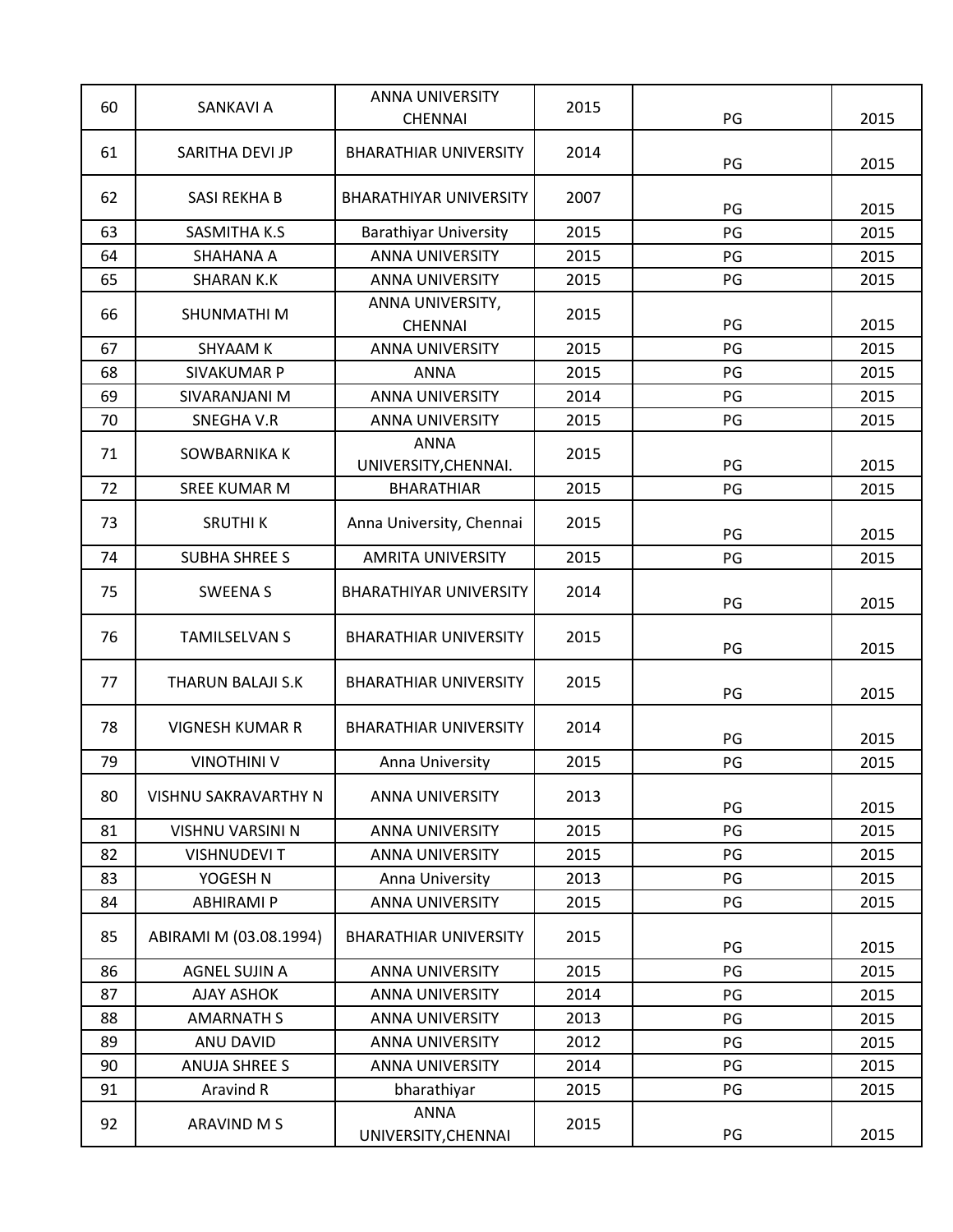| 93  | <b>ARAVIND R</b>                          | <b>ANNA UNIVERSITY</b>                   | 2014 | PG | 2015 |
|-----|-------------------------------------------|------------------------------------------|------|----|------|
| 94  | <b>ARAVINDH A</b>                         | <b>BHARATIYAR UNIVERSITY</b>             | 2015 | PG | 2015 |
| 95  | <b>ARUN S</b>                             | <b>ANNA UNIVERSITY</b>                   | 2014 | PG | 2015 |
| 96  | <b>ASHWINI N</b>                          | <b>BHARATHIYAR UNIVERSITY</b>            | 2015 | PG | 2015 |
| 97  | DARSNI NIVEDA P                           | <b>BHARATHIYAR UNIVERSITY</b>            | 2015 | PG | 2015 |
| 98  | <b>DHARANIG</b>                           | <b>ANNA UNIVERSITY</b>                   | 2015 | PG | 2015 |
| 99  | DHARANIDHARAN D                           | <b>ANNA UNIVERSITY</b>                   | 2015 | PG | 2015 |
| 100 | <b>DHARANI PATHI</b><br><b>RAJKUMAR S</b> | BHARATHIYAR                              | 2015 | PG | 2015 |
| 101 | DIVYA BHAARATHI V                         | <b>AMRITA UNIVERSITY</b>                 | 2015 | PG | 2015 |
| 102 | <b>GAYATHRIV</b>                          | <b>BHARATHIAR UNIVERSITY</b>             | 2015 | PG | 2015 |
| 103 | <b>GEETHAP</b>                            | <b>ANNA UNIVERSITY</b>                   | 2013 | PG | 2015 |
| 104 | <b>GNANADEEPA S</b>                       | <b>ANNA UNIVERSITY</b>                   | 2015 | PG | 2015 |
| 105 | <b>GOKUL LAAL G</b>                       | <b>BHARATHIAR UNIVERSITY</b>             | 2015 | PG | 2015 |
| 106 | <b>HUMAIRA YUSUF</b>                      | <b>BHARATHIYAR UNIVERSITY</b>            | 2015 | PG | 2015 |
| 107 | <b>INDHUJA</b>                            | Anna university                          | 2015 | PG | 2015 |
| 108 | <b>ISHWARYA MURALIDHAR</b>                | <b>Bangalore University</b>              | 2014 | PG | 2015 |
| 109 | <b>KARTHICK P</b>                         | <b>BHARATHIAR UNIVERSITY</b>             | 2015 | PG | 2015 |
| 110 | <b>KAVI PRIYA T</b>                       | <b>ANNA UNIVERSITY</b>                   | 2014 | PG | 2015 |
| 111 | <b>KEERTHANA A</b>                        | bharathiar                               | 2015 | PG | 2015 |
| 112 | KIRUTHIKA DEVI M.S                        | <b>ANNA UNIVERSITY</b>                   | 2011 | PG | 2015 |
| 113 | SRI LATHA C                               | <b>ANNA UNIVERSITY</b><br><b>CHENNAI</b> | 2015 | PG | 2015 |
| 114 | <b>KIRAN V</b>                            | <b>BHARATHIAR UNIVERSITY</b>             | 2015 | PG | 2015 |
| 115 | <b>KRITHIKA R</b>                         | <b>ANNA UNIVERSITY</b>                   | 2015 | PG | 2015 |
| 116 | <b>LINKSHA VENIS</b>                      | <b>ANNA UNIVERSITY</b>                   | 2015 | PG | 2015 |
| 117 | MAHALAKSHMI K                             | Anna university                          | 2015 | PG | 2015 |
| 118 | <b>MANOJ G</b>                            | Bharathiyar University,<br>Coimbatore    | 2015 | PG | 2015 |
| 119 | MITHRA DEVI R                             | <b>ANNA UNIVERSITY</b>                   | 2015 | PG | 2015 |
| 120 | MOHAMMED MANSOOR K                        | ANNA UNIVERSITY,<br><b>CHENNAI</b>       | 2012 | PG | 2015 |
| 121 | MONISHA M                                 | <b>ANNA UNIVERSITY</b>                   | 2015 | PG | 2015 |
| 122 | MUTHU SOWNDARYA C                         | Anna University                          | 2015 | PG | 2015 |
| 123 | NAGARJUNA                                 | <b>Bharatiyar university</b>             | 2015 | PG | 2015 |
| 124 | <b>NAVEEN CHANTHER V</b>                  | Anna university                          | 2014 | PG | 2015 |
| 125 | <b>NAVEEN RAJ K</b>                       | ANNA UNIVERSITY                          | 2014 | PG | 2015 |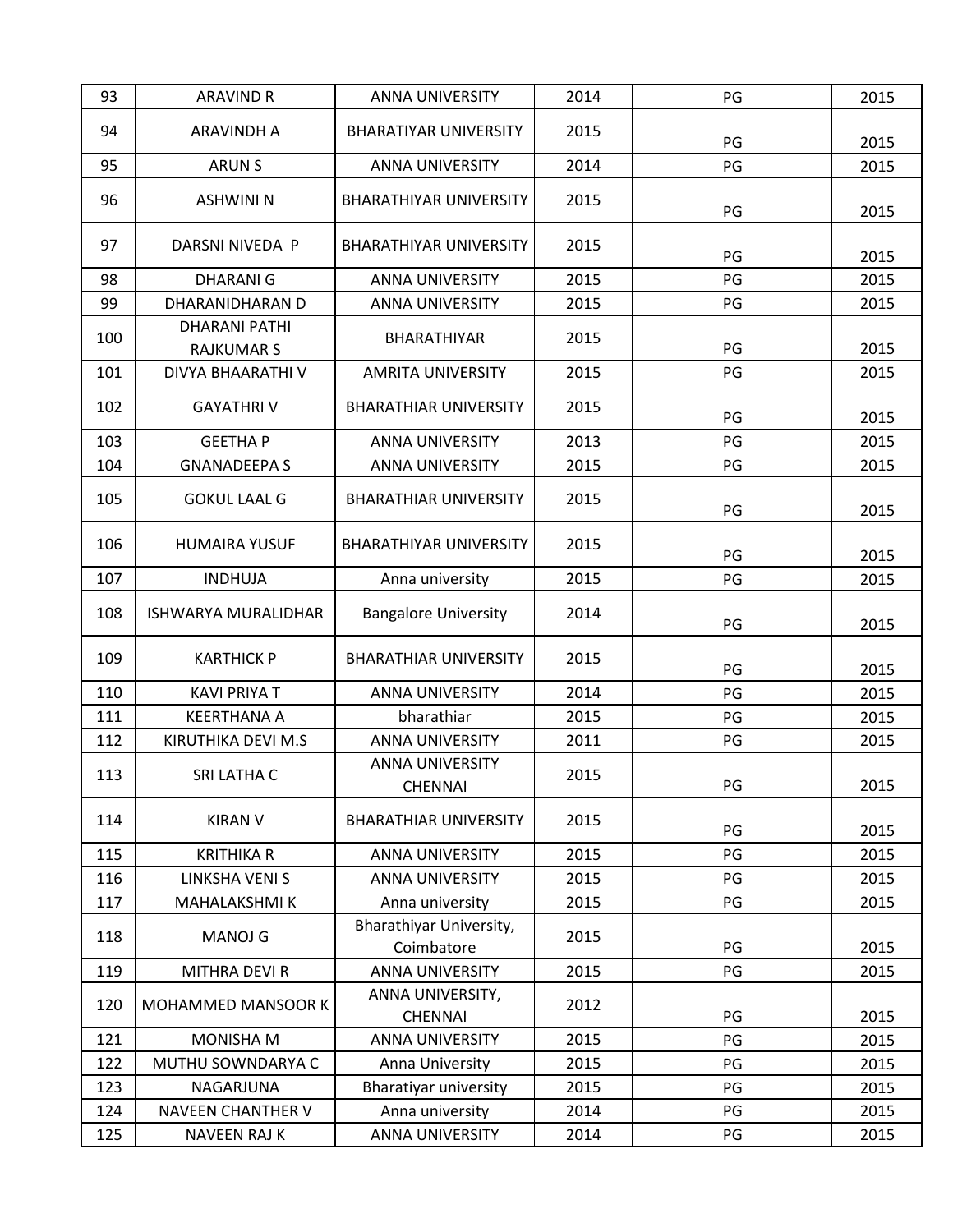| 126 | NIRANJANAA A S                          | ANNA UNIVERSITY,                         | 2015 |    |      |
|-----|-----------------------------------------|------------------------------------------|------|----|------|
|     |                                         | <b>CHENNAI</b>                           |      | PG | 2015 |
| 127 | NIVEDHITHA V                            | <b>Bharathiar University</b>             | 2015 | PG | 2015 |
| 128 | PADMITHA BHAT R                         | <b>ANNA UNIVERSITY</b>                   | 2015 | PG | 2015 |
| 129 | PAVITHRA V                              | <b>ANNA UNIVERSITY</b>                   | 2015 | PG | 2015 |
| 130 | <b>PRASHATH R</b>                       | <b>BHARATHIAR</b>                        | 2015 | PG | 2015 |
| 131 | <b>PRAVINK</b>                          | <b>ANNA UNIVERSITY</b>                   | 2014 | PG | 2015 |
| 132 | PRIYADHARSAN S.P                        | Bharathiyar University,<br>Coimbatore    | 2015 | PG | 2015 |
| 133 | RAJASEKARAN P                           | <b>ANNA UNIVERSITY</b><br><b>CHENNAI</b> | 2015 | PG | 2015 |
| 134 | <b>RAJU BENNY T</b>                     | <b>BHARATHIAR UNIVERSITY</b>             | 2015 | PG | 2015 |
| 135 | <b>RAMPRASAD R</b>                      | ANNA UNIVERSITY                          | 2014 | PG | 2015 |
| 136 | RENITA ANDRIA J                         | <b>BHARATHIAR UNIVERSITY</b>             | 2015 | PG | 2015 |
| 137 | <b>ROHAN G</b>                          | <b>ANNA UNIVERSITY</b>                   | 2015 | PG | 2015 |
| 138 | <b>SABTHAGIRI S</b>                     | <b>ANNA UNIVERSITY</b>                   | 2014 | PG | 2015 |
|     |                                         | <b>TAMILNADU</b>                         |      |    |      |
| 139 | SAKTHI ABIRAMI K                        | <b>AGRICULTURAL</b>                      | 2014 |    |      |
|     |                                         | <b>UNIVERSITY</b>                        |      | PG | 2015 |
| 140 | SAMUEL ARUN KUMAR R                     | <b>BHARATHIYAR UNIVERSITY</b>            | 2015 | PG | 2015 |
| 141 | SANGAMITHRA S                           | <b>BHARATHIAR UNIVERSITY</b>             | 2014 | PG | 2015 |
| 142 | SANTHOSH RAJA G                         | <b>BHARATHIYAR UNIVERSITY</b>            | 2015 | PG | 2015 |
| 143 | MANO V                                  | Anna University                          | 2014 | PG | 2015 |
| 144 | NAVANEETHA KRISHNAN P                   | <b>ANNA UNIVERSITY</b>                   | 2015 | PG | 2015 |
| 145 | <b>NEETHU SD</b>                        | Anna University                          | 2015 | РG | 2015 |
| 146 | <b>PRADEEPS</b>                         | anna university                          | 2015 | PG | 2015 |
| 147 | PRASANNA KUMAR S                        | Anna University                          | 2013 | PG | 2015 |
| 148 | PRIYASHA S                              | <b>BHARATHIAR</b>                        | 2015 | PG | 2015 |
| 149 | RAMESH R                                | braathiyar university                    | 2014 | PG | 2015 |
| 150 | RISHIYA SUNANDIKA<br><b>SURESH BABU</b> | <b>OSMANIA</b>                           | 2015 | PG | 2015 |
| 151 | <b>ROSELING</b>                         | ANNA UNIVERSITY,<br><b>CHENNAI</b>       | 2015 | PG | 2015 |
| 152 | SARANYA DEVI R.A                        | <b>ANNA UNIVERSITY</b>                   | 2015 | PG | 2015 |
| 153 | SASHIKUMAR P                            | <b>ANNA UNIVERSITY</b>                   | 2014 | PG | 2015 |
| 154 | SHREETHIHA H                            | ANNA UNIVERSITY                          | 2015 | PG | 2015 |
| 155 | <b>SINEKAT</b>                          | <b>ANNA UNIVERSITY</b>                   | 2015 | PG | 2015 |
| 156 | SIVAGAMINATHAN R                        | <b>ANNA UNIVERSITY</b>                   | 2015 | PG | 2015 |
| 157 | <b>SREEKUMAR S</b>                      | <b>AMRITA UNIVERSITY</b>                 | 2015 | PG | 2015 |